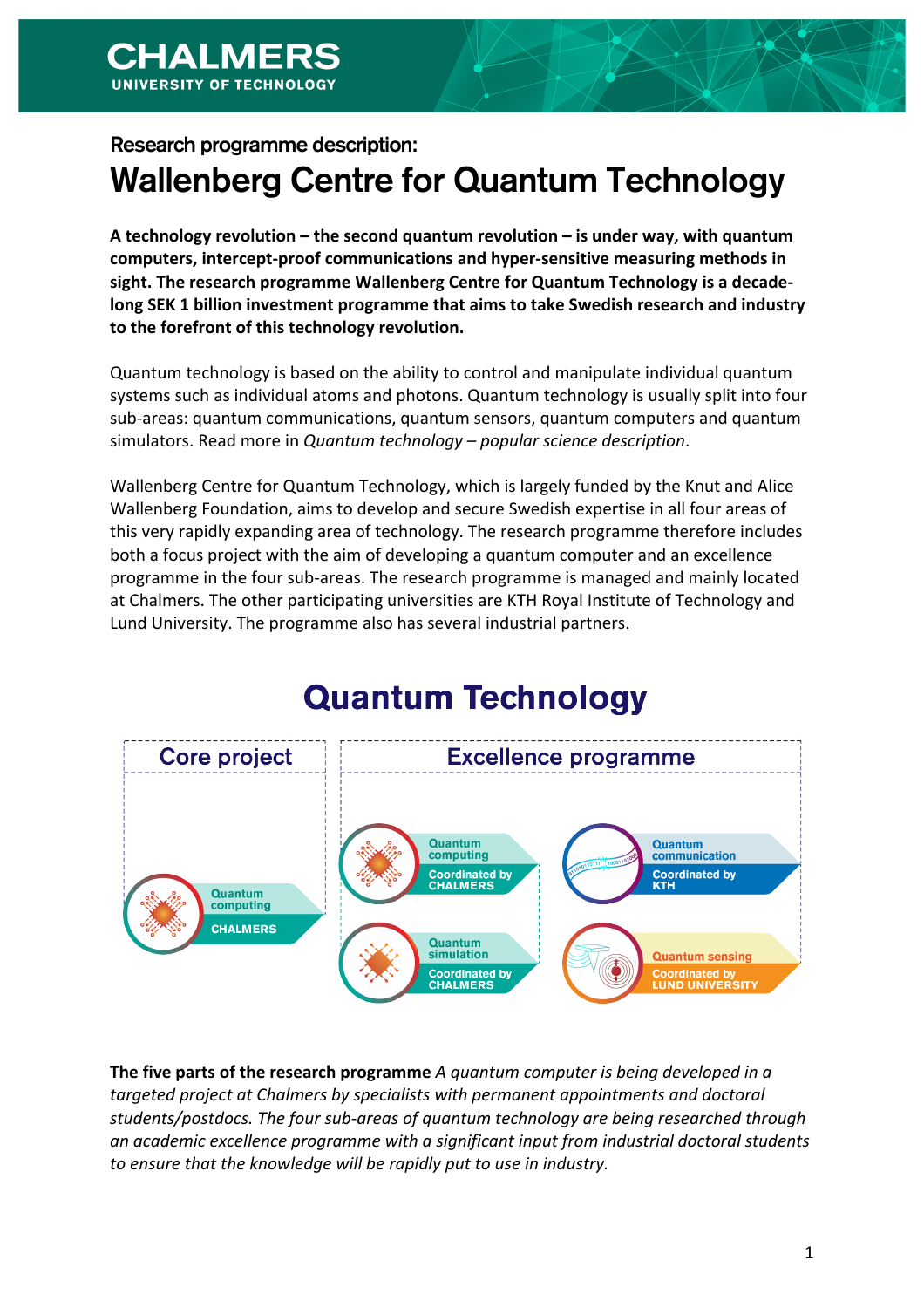The research programme is headed up by Per Delsing, Professor of Quantum Device Physics at Chalmers. Delsing has also been on the steering committee of the EU's forthcoming flagship initiative on quantum technology.

## Core project: Quantum computing

The aim of the focus project is to develop and build a quantum computer, based on superconducting circuits, with much greater computing power than the best supercomputers of today. In order to maintain an extremely high level of expertise throughout this challenging project, the development work will mainly be in the hands of specialist researchers with permanent appointments. Doctoral students and postdocs involved in the excellence initiatives on quantum computers and quantum simulators will contribute by studying specific issues of relevance to the construction of a quantum computer.

The project is located at Chalmers where the right expertise and necessary infrastructure in the form of an advanced clean room and cryotechnology are available. The focus project's principal investigators have worked on superconducting qubits for many years and have made many contributions to expand knowledge in the field. They were among the first in the world to create a superconducting qubit, and have explored a completely new area of physics through wide-ranging experiments on single qubits. One of the cornerstones of the successes is the unusually strong cooperation between experimentalists and theoreticians.

The first milestone for the quantum computer project is to build two interlinked blocks each containing ten qubits within four years. This will make it possible to demonstrate basic quantum simulations of small systems, such as a small molecule.

The final goal is to develop a 100-qubit quantum computer within ten years (the current world record is 16 qubits). Such a quantum computer should be capable of performing calculations which surpass those of a normal computer. For example, it will be possible to use the quantum computer to improve machine learning and to calculate the characteristics of larger molecules, thus assisting the more efficient design of medicines and materials.

Quantum physics conflicts with ordinary human intuition, and the quantum computer will certainly have many more applications than we can imagine today. Part of the project therefore also involves further research into the best uses of a quantum computer. The various areas of applications will be developed in cooperation with the research programme's industrial partners.

#### Principal investigators

The experimental parts are headed up by Professor Per Delsing and Associate Professor Jonas Bylander in the Quantum Device Physics Laboratory, Chalmers. The theoretical work is led by Professor Göran Johansson at the division of Applied Quantum Physics, Chalmers. Professor Göran Wendin, Applied Quantum Physics, Chalmers, is the senior adviser.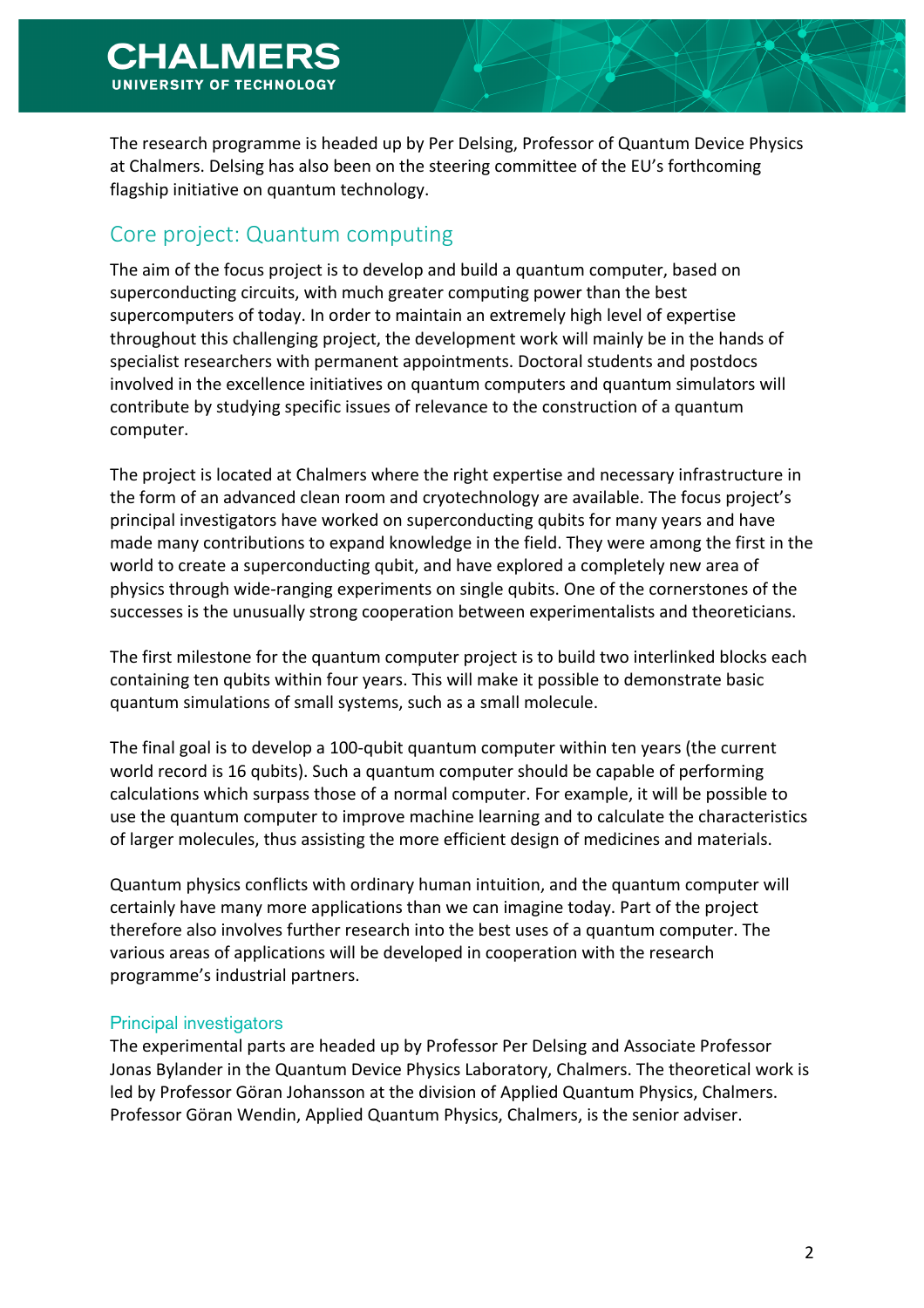## Excellence programme

The largest component of the research programme is an excellence initiative which includes a graduate school with 60 doctoral students, 20 of whom are industrial doctoral students, a postdoc programme with 30 postdocs, a guest professor programme to attract worldleading scientists to come and do research for a shorter period  $(1-12 \text{ months})$  and funding to recruit 12 assistant professors. This will ensure that Sweden has a long-term supply of expertise in the field of quantum technology, even when the programme has ended.

The excellence initiative is taking place in all the sub-areas of quantum technology: quantum computing, quantum simulation, quantum communication and quantum sensing.

### Quantum computing and quantum simulation

This part of the excellence programme is integrated with the focus project and will mainly be located at Chalmers. Doctoral students, postdocs, assistant professors and visiting researchers will support the development of the focus project's quantum computer by investigating specific issues, related both to the design of the hardware, the implementation of error correction and how best to program and use the quantum computer.

The quantum simulator sub-area is closely related to quantum computers. A quantum simulator is essentially a simpler type of quantum computer which has been specifically designed to solve a certain type of problem. In the course of the project, the researchers will also build a quantum simulator. Using the quantum simulator, they expect to be able to demonstrate what is known as quantum supremacy, which means solving a problem that is beyond the reach of a traditional computer.

The quantum computer and quantum simulation sub-areas are being managed from Chalmers, by the same principal investigators as for the focus project.

#### Quantum communication

Quantum communications involves the secure transmission of encrypted data. It is completely intercept-proof, but currently limited to a distance of around 100 kilometres due to the lack of amplifiers for quantum signals, known as quantum repeaters. In order to guarantee the security of the next generation of communications systems, a global quantum network needs to be developed, which can rapidly and securely transmit data between many different points.

One of the aims of this project is to develop a quantum repeater that can amplify and transmit quantum information. Another goal is to find good photon sources to generate the individual photons which are the data carriers of quantum communications – they have to be fast, and you need to be able to select both the wavelength and shape of the light pulse. A third challenge is to develop a quantum memory that can store data in a photon for a certain period, and then read off the data.

The quantum communications sub-area is for the most part based at KTH and Stockholm University and is led by Gunnar Björk, Professor of Photonics, KTH.